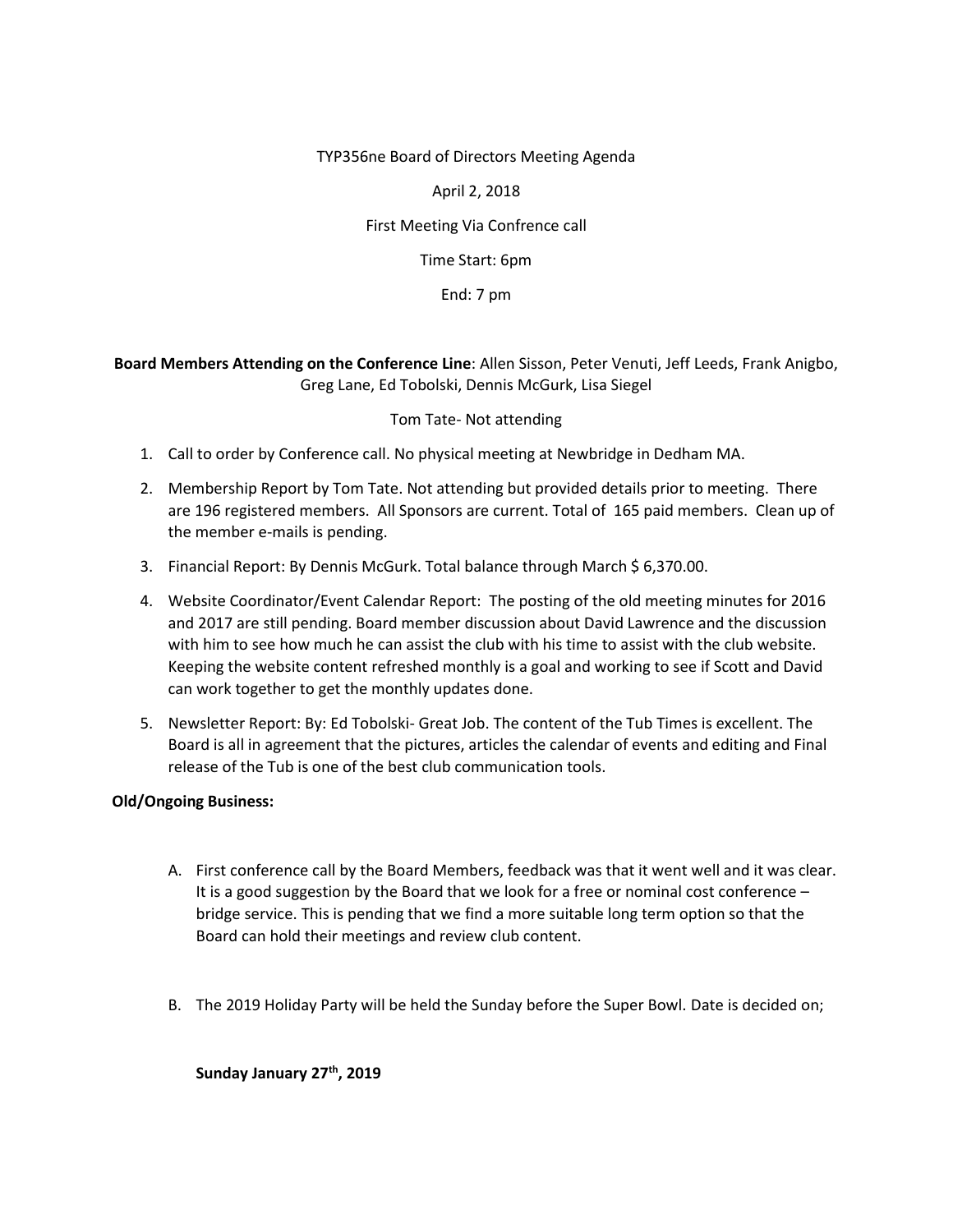We reviewed each of the Holiday Party restaurant proposals. Andover Country Club,Blue Hills country club-for a third year or Tuscan Kitchen.

After Board review of the Buffet Lunch Menu, passed horderves and desserts- Tuscan Kitchen was voted and agreed upon.

Tom Tate- will finalize date, deposit and anything else to reserve the location.

Proposed: Tuscan Kitchen: No room rental fee and no restriction on when we can book:  $\sim$  \$0.00 Meals at \$35.00 a person for 60 people:  $$2,100.00$ 450 pieces of passed appetizers at \$3.00 each for 60 people:  $$1,350.00$ Total: \$3,450.00

C. Follow-up on Grill badges. The Grill Badges sales by year were outlined by Dennis McGurk.

Here's the badge count over the years, according to the financials: 2017 - 3 badges: All bought by the club to put on board member plaques. 2016 - 0 2015 - 2 2014 - 1  $2013 - 3$ 2012 - 0 2011 - 18 2010 - 6  $2009 - 5$ So, for the last 5 years we are averaging just under 2 per year. With 10 badges remaining, we have a 5-year inventory. Decided that the inventory that we have is sufficient at this time and we will not order any

extra. May re-visit at another time.

- D. Paul Russel Tour in Essex MA. Feedback and Attendance was excellent. No other follow-up items and no suggestions for the future. Great Spring Event!
- E. Greg Lane reviewed and discussed the Mystic Tour. Thursday, May 24<sup>th</sup> and Friday, May 25<sup>th</sup> Mystic Mini-Tour. On March 29, 2018 he sent all the sign-up details to members. All details went out in the April Tub Times. Board members will continue to encourage participation and sign –up.

## **New Business:**

A. Allen Sisson will hold the first Loafer's Lunch in Medfield, MA 10 AM to 12:30 PM Thursday, April 19, 2018. Coffee and donuts to be provided at club expense.